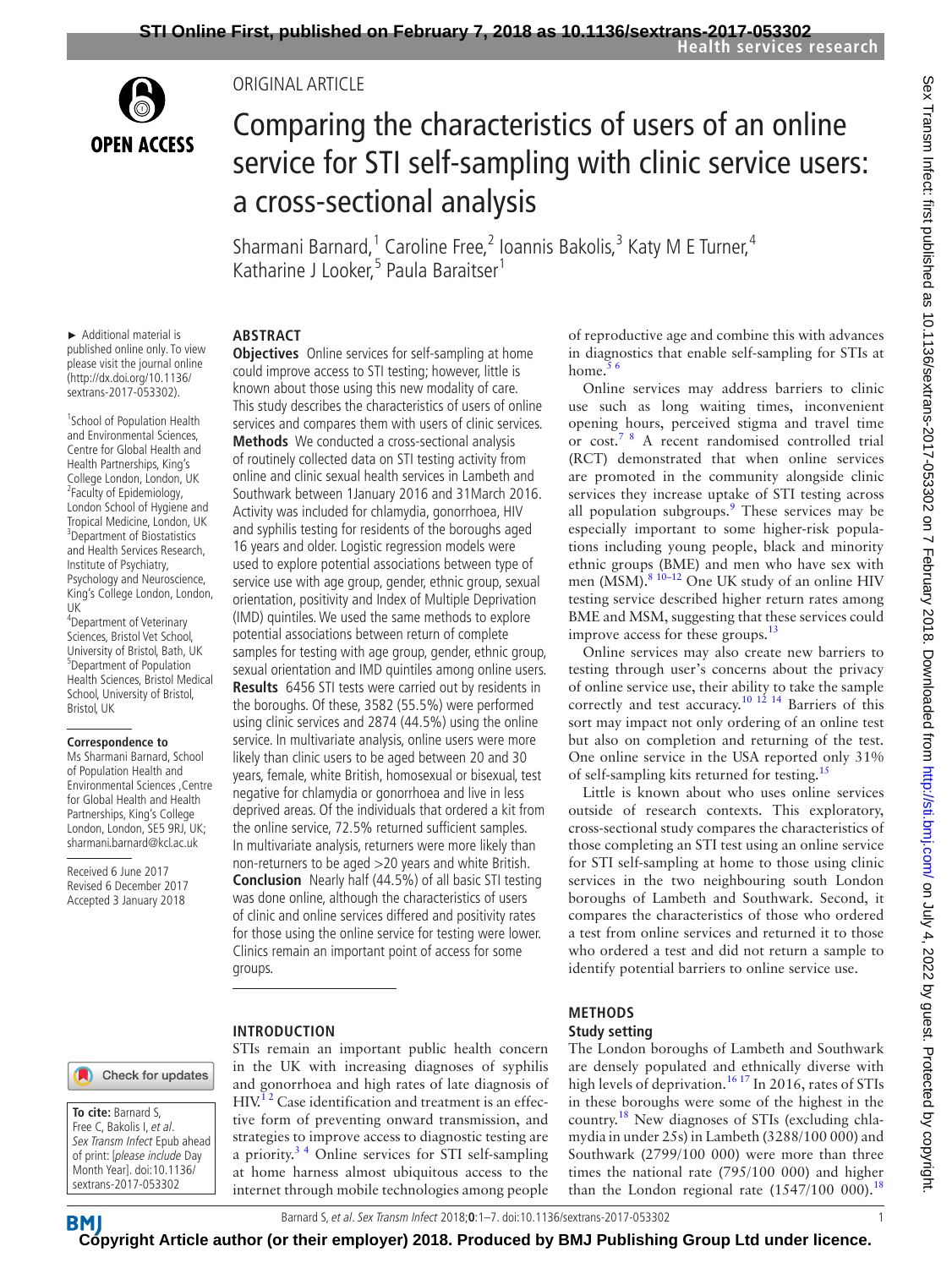Similarly, chlamydia detection rates (in people aged 16–25 years) in Lambeth (4938/100 000) and Southwark (4041/100 000) were twice as high as national (1882/100 000) and regional rates  $(2309/100000).$ <sup>1</sup>

In 2016, 13 sexual health services that were open access and free at the point of use served these areas. In addition, free STI testing was available as part of the National Chlamydia Screening Programme (NCSP) to people aged 15–25 years in GPs, although only 5.9% of chlamydia testing for the NCSP was carried out in GP services.<sup>19</sup>

#### The online service

From March 2015, an online service for STI self-sampling at home was made available free of charge to residents of Lambeth and Southwark aged ≥16 years via the SH:24 website ([www.](www.sh24.org) [sh24.org\)](www.sh24.org). SH:24 was promoted using cards and posters in clinic services. At the time of this study, clinic staff were not advising clinic attendees to access online services for basic STI testing. Users of the online service ordered a self-sampling kit for HIV, syphilis, gonorrhoea and chlamydia from the website which was sent to them by post to self-sample at home and return samples to the laboratory in a prepaid envelope. The self-sampling kit included urine sample collection pots, vaginal, rectal and oral swabs and a lancet for finger-prick blood collection. The type of testing kit that the online service user received was tailored to gender and sexual orientation. Support was available remotely via telephone and text message.

At the time of the study, the clinical pathway for treatment and partner notification (PN) in the online service did not differ from clinic services. Test results for chlamydia and gonorrhoea were sent to users via text message, and users were referred to clinics for treatment and PN if necessary. Users reactive for HIV or syphilis were telephoned and referred to clinic services for confirmatory testing, treatment and PN; otherwise, those users testing negative were informed by text.

## **Study population**

Sexual health service activity data from 1 January 2016 to 31 March 2016 were obtained via electronic transfer from sexual health clinics in the boroughs and combined with service activity data from the online service SH:24 ([figure](#page-1-0) 1). These data are routinely generated by clinics in the form of the Genitourinary Medicine Clinical Activity dataset (GUMCAD) for monitoring by Public Health England (PHE). Data provided were produced in accordance with GUMCADv2 Technical Guidance.<sup>2</sup>

#### **Inclusion and exclusion criteria**

Data were included for residents of Lambeth and Southwark with Sexual Health & HIV Activity Property Type (SHHAPT) codes for testing for HIV, syphilis, chlamydia or gonorrhoea, or any combination of these four tests (codes provided in online supplementary material). $20$  We excluded testing activity that was accompanied by activity codes that could not have been carried out using the online service. We excluded testing activity



#### <span id="page-1-0"></span>**Figure 1** Study flow chart.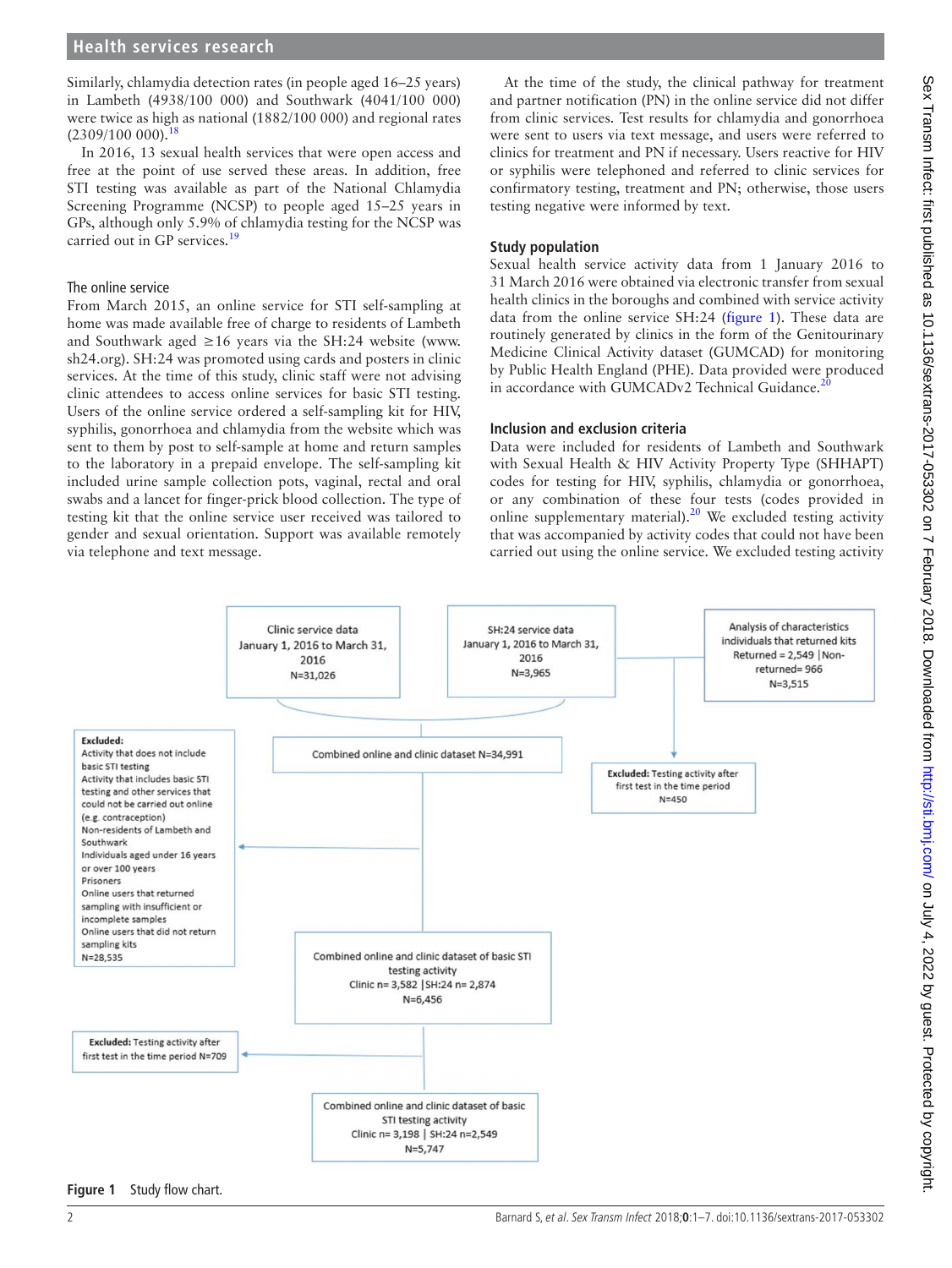from prisoners because clinic access was not available to prisoners. We restricted covariate analysis to include only an individual's first test within the time period.

Our main analysis compared those who completed a test using the online service and those who completed a test using the clinic services. We excluded data for online users that did not return the sample for testing and samples that were returned but were insufficient to test. Any individual who returned at least one sample for testing that was sufficient to test within 6weeks of ordering the test was considered as having completed a test (returner). Any individual who did not return any sample for testing within 6weeks or an individual who returned only insufficient samples for testing was considered as not having completed a test (non-returner).

For the analysis of online services, we compared those that were returners with non-returners. [Figure](#page-1-0) 1 shows a flow chart of how the datasets were generated for analysis and exclusion criteria.

#### **Outcomes**

The outcome variable for type of service use was derived from the dataset of origin. Data from clinic services were combined to create a 'clinic users' category while data from SH:24 service formed the 'online users' category. For the analysis of online service users, we defined online testing service users as returners or non-returners.

#### **Covariates**

Age was measured in 5-year intervals 16 to  $\langle 20, 20 \rangle$  to  $\langle 25, 20 \rangle$ 25 to <30, 30 to <35and 35+ years for ease of interpretation. We derived an ethnic group variable with the aim of generating fewer categories while representing the largest ethnic groups in the boroughs. We also considered Index of Multiple Deprivation (IMD) quintiles at Lower Super Output Area level . Gender and sexual orientation are presented as they were reported. We included data for positive test results for chlamydia and gonorrhoea diagnoses as any activity with a SHHAPT code "C4" and/ or "B". Data for reactive results for HIV and syphilis tests were not included in the analysis because at the time of the study reactive results for HIV and syphilis were subsequently retested and confirmed in clinic services.

#### **Statistical analysis**

Descriptive statistics were carried out using non-parametric tests. Unadjusted logistic regression models were used to explore potential associations between type of service use (clinic vs online) and age group, gender, ethnic group, sexual orientation and IMD quintiles. We then used logistic regression models to examine the strength of these associations, controlling for confounding. To avoid an excess number of variables and unstable estimates in our models, only variables with a P value of  $<$ 0.1 were retained.<sup>21</sup> The effect of age group, gender, ethnic group, sexual orientation and IMD quintile on online service use was assessed for effect modification using two-way interaction terms within regression models. To investigate the factors influencing sample return among those accessing online services, we used the same methods to explore the association between return of kits (returners vs non-returners) and age group, gender, ethnic group, sexual orientation and IMD quintile. Data were incomplete for only 21 (0.4%) observations; therefore, complete case analysis was carried out. All analyses were conducted with the use of STATA V.14.1 (StataCorp).

## **Results**

## **Comparing users of online services with users of clinic services among STI testers**

A total of 6456 STI tests were conducted among residents of Lambeth and Southwark between 1 January 2016 and 31 March 2016; 3582 (55.5%) in clinics and 2874 (44.5%) through the online service. In clinics, 384 (10.7%) individuals were tested on two or more occasions, whereas in the online service the equivalent number was 449 (11.3%). The total number of unique individuals that used online or clinic services for STI testing was 5747, 3258 (56.7%) of whom were female. Individuals were aged between 16 and 85 years (median=27; IQR=23–32). The proportion of those testing positive for chlamydia or gonorrhoea was higher among those testing in the clinic (14.4%) compared with the online service (4.4%). Descriptive statistics are presented in [table](#page-3-0) 1.

Users aged between 20 and 30 years were more likely to use online services compared with both younger people and people aged >35 years. Women were more likely to use online services compared with men (adjusted OR (adjOR) 1.85, 95%CI 1.63 to 2.10). Those who used online services were more likely to be white British than any other ethnic group. Homosexual and bisexual users were more likely to use the online service compared with heterosexual users, although people reporting their sexual orientation as unknown were also less likely to use online services than the clinic service (adjOR 0.36, 95% CI 0.24 to 0.54). Those that tested positive for chlamydia or gonorrhoea were less likely use the online service compared with the clinic service (adjOR 0.30, 95% CI 0.24 to 0.38). Residents of areas with a higher IMD quintile (less deprived) were more likely to use online services (adjOR 1.06, 95% CI 1.02 to 1.10). Crude and adjORs are presented in [table](#page-4-0) 2.

We found evidence that gender modified the effect of ethnicity  $(P=0.006)$  as well as the effect of sexual orientation on service use  $(P=0.017)$ ; therefore, multivariate analysis is presented stratified by gender ([table](#page-4-0) 2). Among women, being mixed white black African or Caribbean was not significantly associated with lower odds of using online services, while this was the case for men (adjOR 0.51, 95% CI 0.30 to 0.86). Among women, being homosexual increased the likelihood of online service use (adjOR 5.05, 95% CI 2.55 to 10.00) more than it did for men (adjOR 1.83, 95% CI 1.45 to 2.31).

## **Comparing returners and non-returners among users of the online service**

In the analysis of the online service, of the 3515 individuals who ordered a kit from the online service, 2549 (72.5%) returned a sufficient sample to the laboratory. Descriptive statistics are presented in [table](#page-5-0) 3. In multivariate analysis, age group and ethnic group were associated with returning a sample. Those most likely to return a sample were aged >20 years (P<0.05). Compared with white British individuals, black African (adjOR 0.70, 95% CI 0.50 to 0.98), mixed white black African or Caribbean (adjOR 0.64, 95% CI 0.47 to 0.88), any other ethnic group (adjOR 0.58, 95% CI 0.44 to 0.76) and those that did not state their ethnic group (adjOR 0.50, 95% CI 0.28 to 0.91) were less likely to return a sample for testing. Crude and adjORs of returning a sample are presented in [table](#page-5-0) 3.

## **Discussion**

Uptake of online services was high, with 44.5% of all basic STI testing being carried out online. However, we show differential use of online services for STI self-sampling at home between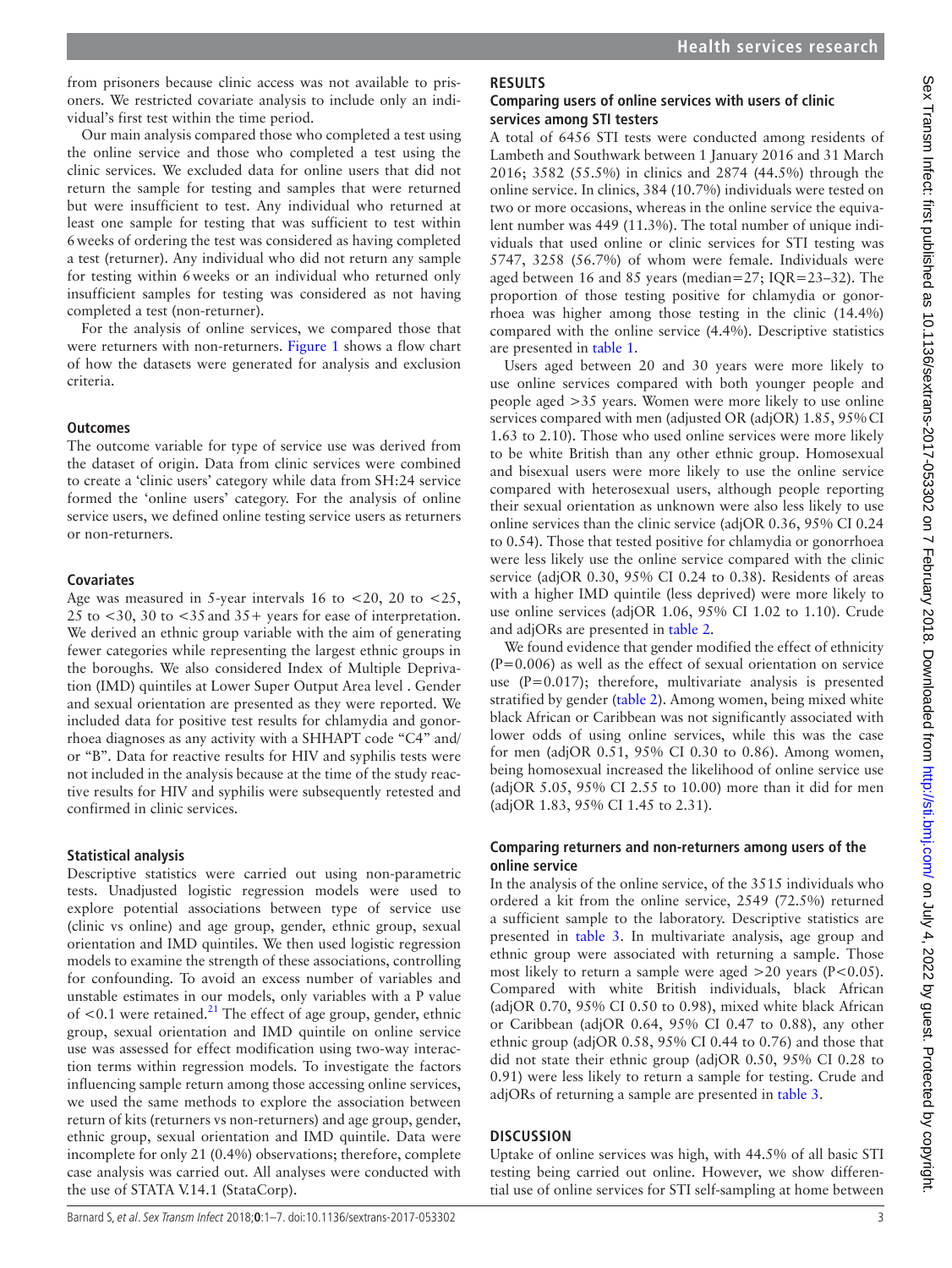| between 1 January and 31 March 2016 (n=5/4/) |                     |                     |                 |                 |  |  |  |  |
|----------------------------------------------|---------------------|---------------------|-----------------|-----------------|--|--|--|--|
| <b>Exposure variable</b>                     | Clinic users, n (%) | Online users, n (%) | Total users (%) | P value $(X^2)$ |  |  |  |  |
| Age group (years)                            |                     |                     |                 |                 |  |  |  |  |
| $16 - 20$                                    | 257 (8.0)           | 101(4.0)            | 358 (6.2)       | < 0.001         |  |  |  |  |
| $20 - 25$                                    | 746 (23.3)          | 770 (30.2)          | 1516 (26.4)     |                 |  |  |  |  |
| $25 - 30$                                    | 844 (26.4)          | 954 (37.4)          | 1798 (31.3)     |                 |  |  |  |  |
| $30 - 35$                                    | 500 (15.6)          | 395 (15.5)          | 895 (15.6)      |                 |  |  |  |  |
| $35+$                                        | 851 (26.6)          | 329 (12.9)          | 1180 (20.5)     |                 |  |  |  |  |
| Gender                                       |                     |                     |                 |                 |  |  |  |  |
| Male                                         | 1578 (49.3)         | 911 (35.7)          | 2489 (43.3)     | < 0.001         |  |  |  |  |
| Female                                       | 1620 (50.7)         | 1638 (64.3)         | 3258 (56.7)     |                 |  |  |  |  |
| Ethnic group                                 |                     |                     |                 |                 |  |  |  |  |
| <b>White British</b>                         | 751 (23.5)          | 1482 (58.3)         | 2233 (38.9)     | < 0.001         |  |  |  |  |
| White other                                  | 505 (15.8)          | 324 (12.7)          | 829 (14.4)      |                 |  |  |  |  |
| <b>Black African</b>                         | 444 (13.9)          | 116(4.6)            | 560 (9.7)       |                 |  |  |  |  |
| <b>Black Caribbean</b>                       | 314 (9.8)           | 166(6.5)            | 480 (8.4)       |                 |  |  |  |  |
| <b>Black other</b>                           | 399 (12.5)          | 97(3.8)             | 496 (8.6)       |                 |  |  |  |  |
| Mixed white black African or Caribbean       | 101(3.2)            | 124 (4.9)           | 225(3.9)        |                 |  |  |  |  |
| South Asian                                  | 54(1.7)             | 36(1.4)             | 90(1.6)         |                 |  |  |  |  |
| Any other ethnic group                       | 430 (13.5)          | 170(6.7)            | 600 (10.4)      |                 |  |  |  |  |
| Not stated                                   | 200(6.3)            | 29(1.1)             | 229(5.2)        |                 |  |  |  |  |
| Sexual orientation                           |                     |                     |                 |                 |  |  |  |  |
| Heterosexual                                 | 2648 (82.8)         | 2083 (81.7)         | 4731 (82.3)     | < 0.001         |  |  |  |  |
| Homosexual                                   | 319 (10.0)          | 332 (13.0)          | 651 (11.3)      |                 |  |  |  |  |
| Bisexual                                     | 65(2.0)             | 100(3.9)            | 165(2.9)        |                 |  |  |  |  |
| Unknown                                      | 166 (5.2)           | 34(1.3)             | 200(2.5)        |                 |  |  |  |  |
| Tested positive for chlamydia or gonorrhoea  | 461 (14.4)          | 111(4.4)            | 572 (10.0)      | < 0.001         |  |  |  |  |
| IMD quintile                                 |                     |                     |                 |                 |  |  |  |  |
| 1 (most deprived)                            | 1324 (41.5)         | 791 (31.1)          | 2115 (36.8)     | < 0.001         |  |  |  |  |
| $\overline{2}$                               | 1272 (39.9)         | 1122 (44.2)         | 2394 (41.7)     |                 |  |  |  |  |
| 3                                            | 480 (15.1)          | 494 (19.4)          | 974 (17.0)      |                 |  |  |  |  |
| $\overline{4}$                               | 102(3.2)            | 117(4.6)            | 219(3.8)        |                 |  |  |  |  |
| 5 (least deprived)                           | 12(0.4)             | 17(0.7)             | 29(0.5)         |                 |  |  |  |  |
| Total                                        | 3198 (55.7)         | 2549 (44.3)         | 5747            |                 |  |  |  |  |

<span id="page-3-0"></span>**Table 1** Socio-demographic characteristics of individuals who tested for STIs in clinics and through online services in Lambeth and Southwark between 1 January and 31March 2016 (n=5747)

Missing data for 16 observations for IMD and 8 observations for ethnic group.

IMD, Index of Multiple Deprivation.

socio-demographic groups. Some higher-risk groups including young people aged between 20 and 25 years and MSM used online services. Other higher-risk groups including young people aged between 16 and 20 years and BME groups were more likely to use clinic services for STI testing than online services, and there are lower levels of positive diagnoses of chlamydia and gonorrhoea seen in users of the online service. Among individuals who ordered a self-sampling kit from the online service, those most likely to return kits for testing were aged >20 years and white British.

To our knowledge, this is the first study to compare individual-level data from clinic and online sexual health services for STI testing to identify key socio-demographic factors associated with online service use in a real-world setting. The main strengths of our study are that the sample size is large and that we consulted clinicians from local services as well as external academics to define outcome variables. However, there are some weaknesses. Our dataset does not include data from STI testing in GPs, so we are limited to comparing online users with sexual health clinic users. Surveillance data do not contain unique identifiers; therefore, we are unable to link treatment of positive cases in clinics to testing for online service users. Additionally, in the

online service and two of the clinic services, users reported their characteristics via computer terminals while other services used face-to-face interviewing. This may have led to a reduction in the reporting of characteristics more sensitive to stigma such as sexual orientation and ethnic group clinic services, resulting in an underestimation of use of clinic services among bisexual and homosexual individuals and for BME groups.<sup>[22](#page-6-14)</sup>

Few studies have compared the characteristics of online users to clinic users. Two RCTs investigated the effectiveness of online services on uptake of testing, both report similarities in the characteristics of online users and clinic users.<sup>[9 23](#page-6-4)</sup> In the UK, an RCT investigating the same online service as our study (SH:24) reported no differences in uptake between socio-demographic groups. This study reported a reduction in time to test but not time to treatment in the online arm and good follow-up (84%); however, it lacked power to detect differences in STI diagnoses between online and clinic arms.<sup>[9](#page-6-4)</sup> In France, an RCT investigating an intervention to encourage chlamydia testing via an online service on uptake of testing suggested the intervention had a greater effect on men, though no other differences in the uptake between groups were observed. $2<sup>3</sup>$  However, this may be subject to bias due to low follow-up  $(30\%)$ .<sup>23</sup>

T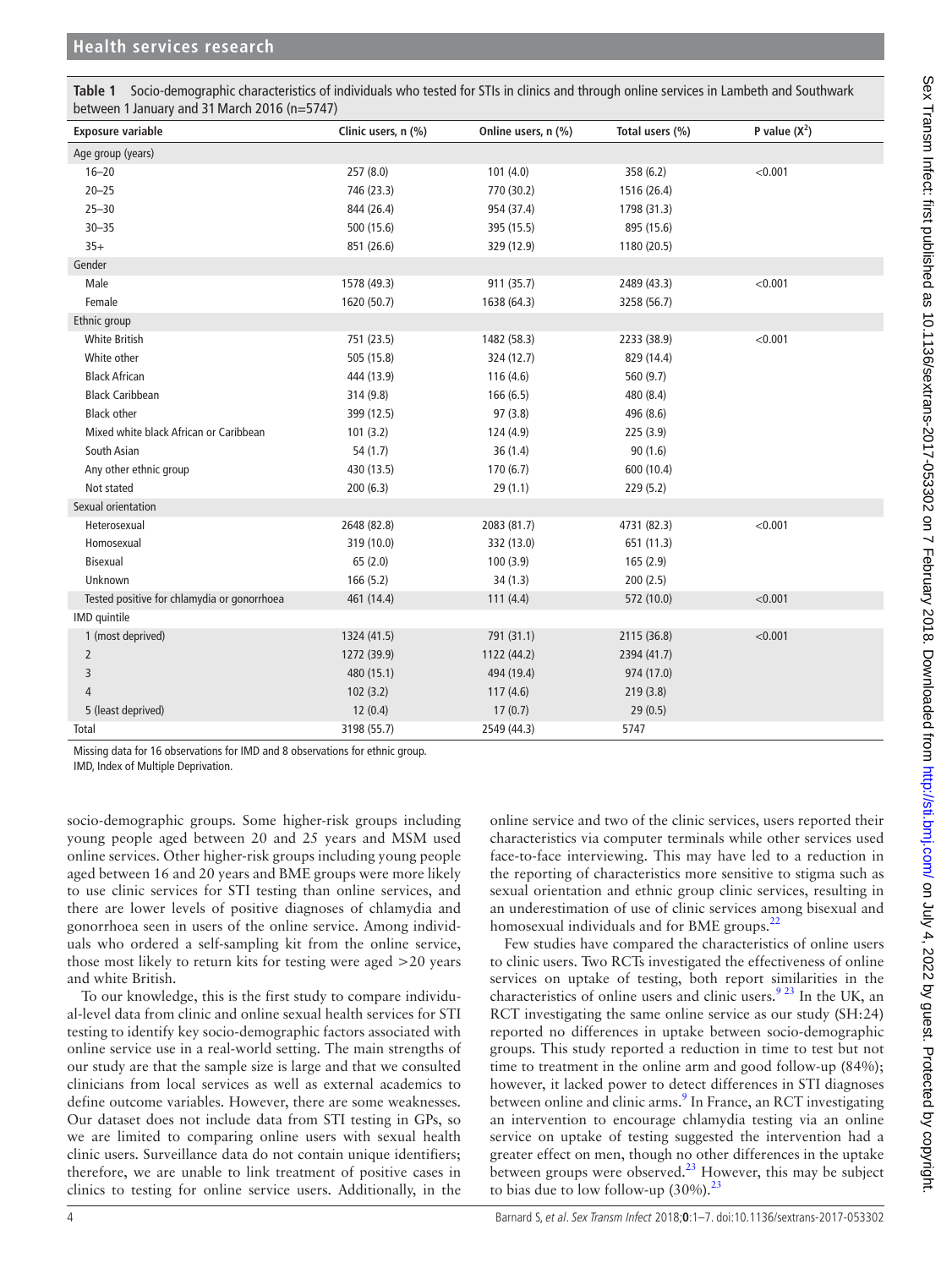<span id="page-4-0"></span>Table 2 Crude and adjusted ORs of use of online services compared with use of clinic services for STI testing in Lambeth and Southwark by age group, gender, ethnic group, sexual orientation, positivity and stratified by gender

|                                                | Total population (n=5726) |                          | Men only $(n=2481)$      | Women only (n=3245)      |
|------------------------------------------------|---------------------------|--------------------------|--------------------------|--------------------------|
| <b>Exposure variable</b>                       | Crude OR (95% CI)         | Adjusted OR (95% CI)t    | Adjusted OR‡ (95% CI)    | Adjusted OR‡ (95% CI)    |
| Age group (years)                              |                           |                          |                          |                          |
| $16 - 20$                                      | $1$ (ref)                 | $1$ (ref)                | $1$ (ref)                | $1$ (ref)                |
| $20 - 25$                                      | $2.63**$ (2.04 to 3.38)   | $2.11***$ (1.77 to 3.08) | $1.71*$ (1.00 to 2.94)   | $2.42**$ (1.73 to 3.39)  |
| $25 - 30$                                      | $2.88**$ (2.24 to 3.69)   | $2.33**$ (2.03 to 3.50)  | $2.10*$ (1.24 to 3.56)   | $2.45**$ (1.75 to 3.43)  |
| $30 - 35$                                      | $2.01***$ (1.54 to 2.62)  | $1.65**$ (1.43 to 2.57)  | 1.47 (0.85 to 2.54)      | 1.77 (1.23 to 2.56)      |
| $35+$                                          | 0.98 (0.76 to 1.28)       | 0.88 (0.78 to 1.39)      | 0.81 (0.47 to 1.39)      | 0.91 (0.63 to 1.32)      |
| Gender                                         |                           |                          |                          |                          |
| Male                                           | $1$ (ref)                 | $1$ (ref)                | $\overline{\phantom{0}}$ | $\qquad \qquad -$        |
| Female                                         | $1.75**$ (1.57 to 1.95)   | $1.82**$ (1.63 to 2.10)  | $\overline{\phantom{a}}$ | $\overline{\phantom{0}}$ |
| Ethnic group                                   |                           |                          |                          |                          |
| <b>White British</b>                           | $1$ (ref)                 | $1$ (ref)                | $1$ (ref)                | $1$ (ref)                |
| White other                                    | $0.33**$ (0.28 to 0.38)   | $0.34**$ (0.29 to 0.41)  | $0.36**$ (0.28 to 0.48)  | $0.34**$ (0.27 to 0.42)  |
| <b>Black African</b>                           | $0.13**$ (0.11 to 0.17)   | $0.18**$ (0.15 to 0.23)  | $0.17**$ (0.12 to 0.24)  | $0.19**$ (0.14 to 0.26)  |
| <b>Black Caribbean</b>                         | $0.27**$ (0.22 to 0.33)   | $0.36**$ (0.29 to 0.45)  | $0.26**$ (0.18 to 0.37)  | $0.44**$ (0.33 to 0.58)  |
| <b>Black other</b>                             | $0.12**$ (0.98 to 0.16)   | $0.16**$ (0.12 to 0.20)  | $0.09**$ (0.06 to 0.15)  | $0.21**$ (0.15 to 0.29)  |
| Mixed white black African or<br>Caribbean      | $0.62*$ (0.47 to 0.82)    | $0.71*$ (0.53 to 0.95)   | $0.51*$ (0.30 to 0.86)   | 0.83 (0.58 to 1.19)      |
| South Asian                                    | $0.34**$ (0.22 to 0.52)   | $0.41**$ (0.26 to 0.65)  | $0.51*$ (0.27 to 0.93)   | $0.32**$ (0.17 to 0.62)  |
| Any other ethnic group                         | $0.20**$ (0.16 to 0.24)   | $0.22$ ** (0.18 to 0.27) | $0.26**$ (0.19 to 0.36)  | $0.20**$ (0.15 to 0.26)  |
| Not stated                                     | $0.07**$ (0.50 to 0.11)   | $0.09**$ (0.06 to 0.13)  | $0.06**$ (0.03 to 0.14)  | $0.10**$ (0.06 to 0.17)  |
| Sexual orientation                             |                           |                          |                          |                          |
| Heterosexual                                   | $1$ (ref)                 | $1$ (ref)                | $1$ (ref)                | $1$ (ref)                |
| Homosexual                                     | $1.32*$ (1.12 to 1.56)    | 2.23** (1.81 to 2.74)    | $1.83**$ (1.45 to 2.31)  | $5.05**$ (2.55 to 10.00) |
| <b>Bisexual</b>                                | $1.96**$ (1.42 to 2.69)   | $2.10**$ (1.47 to 3.01)  | $2.23*$ (1.28 to 3.87)   | $1.90*$ (1.20 to 3.04)   |
| Unknown                                        | $0.26**$ (0.18 to 0.38)   | $0.36**$ (0.24 to 0.55)  | $0.46*$ (0.23 to 0.93)   | $0.33**$ (0.20 to 0.54)  |
| Tested positive for chlamydia or<br>gonorrhoea |                           |                          |                          |                          |
| <b>No</b>                                      | $1$ (ref)                 | $1$ (ref)                | $1$ (ref)                | $1$ (ref)                |
| Yes                                            | $0.27**$ (0.22 to 0.33)   | $0.30**$ (0.24 to 0.38)  | $0.35**$ (0.25 to 0.49)  | $0.26**$ (0.19 to 0.37)  |
| IMD quintile                                   | $1.29**$ (1.21 to 1.37)   | $1.09*$ (1.02 to 1.17)   | $1.12*$ (1.00 to 1.24)   | 1.07 (0.98 to 1.18)      |

Missing data for 16 observations for IMD and 8 observations for ethnic group. Missing data excluded from multivariate analysis.

IMD quintile range 1=5, where 1=most deprived and 5=least deprived entered into the model as a continuous variable (base = 1).

\*P≤0.05, \*\*P≤0.001.

†Adjusted for age group, gender, ethnic group, sexual orientation, IMD quintile, tested positive for chlamydia or gonorrhoea.

‡Adjusted for age group, ethnic group, sexual orientation, IMD quintile, tested positive for chlamydia or gonorrhoea.

IMD, Index of Multiple Deprivation.

Other observational studies in the UK, the USA, France and Sweden have described characteristics of users of online services for self-sampling at home.<sup>13 15 24 25</sup> An observational study linked to the French RCT reported similar findings to our study.<sup>[26](#page-6-16)</sup> In Sweden, a similar online service saw 74.5% of kits returned by a majority of female users and young people aged  $\lt 25$  $\lt 25$  years.<sup>25</sup> Studies in the UK and the USA have reported high use of online services among BME, low-income groups and MSM and high positivity, but lower return rates.<sup>13 15</sup> 24<sup> $\star$ </sup> While there are some similarities in these results, any differences may be a result of a variation in context, for example, the US studies evaluated service that was free of charge to users within a predominantly private medical context.

Differences in findings between trials and observational studies may reflect the equitable information that trial participants receive, irrespective of their socio-demographic characteristics. In real-world settings, some groups may have less information about services than others, which could result in differential uptake between groups.<sup>[9](#page-6-4)</sup> These differences may also reflect that the French RCT recruited all participants

online and the UK trial recruited 54% of participants online; therefore, both trial populations may have higher levels of acceptance of online services.<sup>[9](#page-6-4)</sup>

We have demonstrated that barriers to online service use exist both before someone orders a self-sampling kit and during the process of self-sampling and returning of kits; however, we are unable to determine what the barriers are. Qualitative studies have highlighted possible barriers to use of online services among potential service users. These include concerns about concealment of service use that involves receiving a package at home or a message on mobile phones, data security, need for professional support during sampling and accuracy of the test.<sup>[10 27 28](#page-6-7)</sup> These concerns may be particularly important for young people<sup>[10](#page-6-7)</sup> and BME groups.<sup>27</sup> Additionally, potential concerns about ability to use the kit correctly have been reported as a barrier to self-sampling.<sup>10 27</sup> These qualitative studies give some indication of what the barriers to online STI testing could be, although they investigate hypothetical responses to a potential intervention.

PHE recommends that innovations for STI testing should aim to increase access to STI testing among groups at higher risk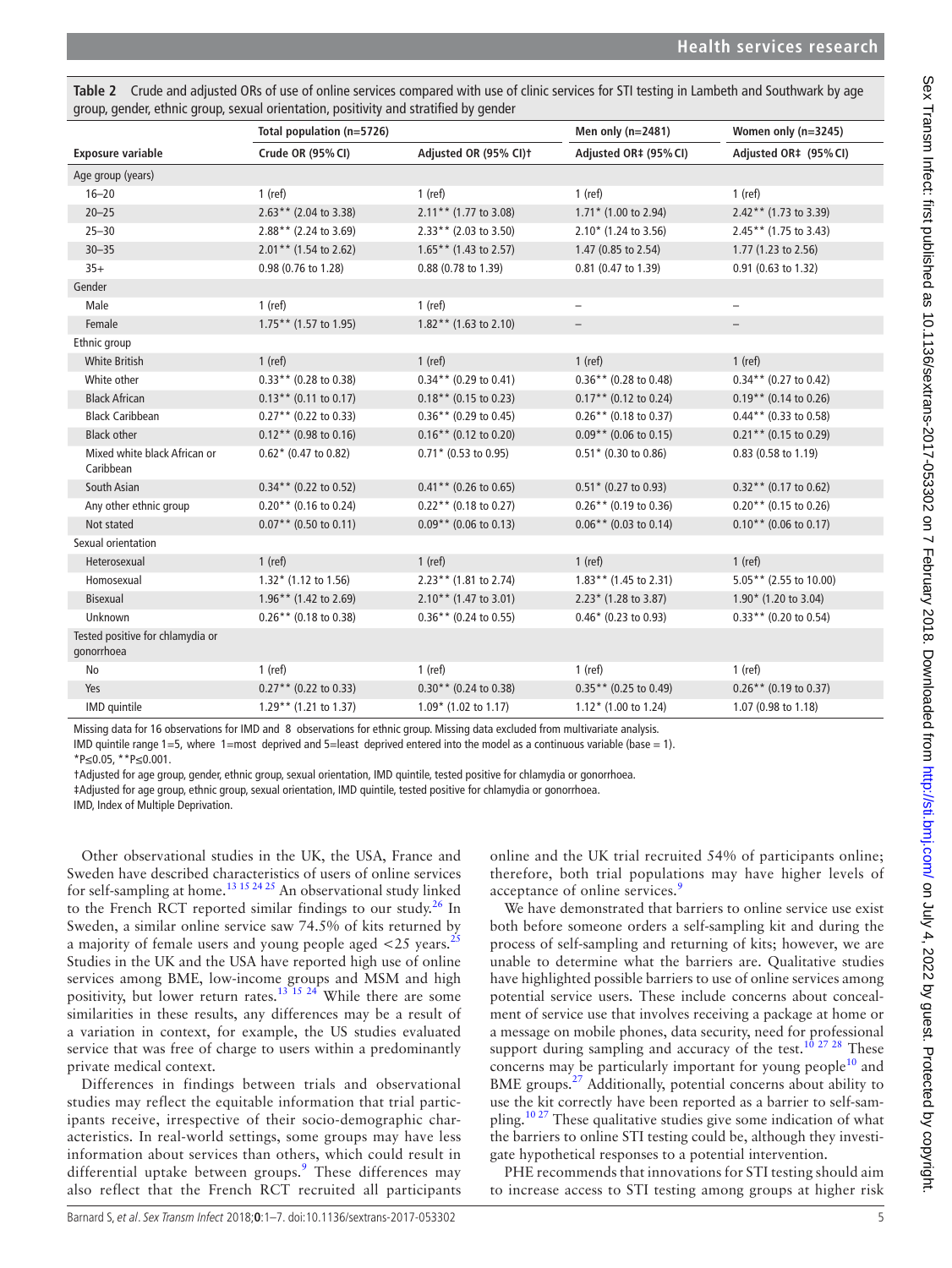<span id="page-5-0"></span>

| Number, proportion and determinants of returning self-sampling kits among users of online services for self-sampling for STIs at home<br>Table 3 |                        |                      |                                 |                                     |  |
|--------------------------------------------------------------------------------------------------------------------------------------------------|------------------------|----------------------|---------------------------------|-------------------------------------|--|
| <b>Exposure variable</b>                                                                                                                         | Unreturned kits, n (%) | Returned kits, n (%) | Crude OR (95% CI)<br>$n = 3964$ | Adjusted OR1 (95% CI)<br>$n = 3947$ |  |
| Age group (years)                                                                                                                                |                        |                      |                                 |                                     |  |
| $16 - 20$                                                                                                                                        | 71(7.4)                | 101(4.0)             | $1$ (ref)                       | $1$ (ref)                           |  |
| $20 - 25$                                                                                                                                        | 294 (30.4)             | 770 (30.2)           | $1.84**$ (1.32 to 2.57)         | $1.68*$ (1.20 to 2.36)              |  |
| $25 - 30$                                                                                                                                        | 340 (35.2)             | 954 (37.4)           | $1.97**$ (1.42 to 2.47)         | $1.81*$ (1.29 to 2.54)              |  |
| $30 - 35$                                                                                                                                        | 128 (13.3)             | 395 (15.5)           | $2.17**$ (1.51 to 3.12)         | $2.03**$ (1.40 to 2.94)             |  |
| $35+$                                                                                                                                            | 133 (13.8)             | 329 (12.9)           | $1.74*$ (1.21 to 2.50)          | $1.66*$ (1.14 to 2.42)              |  |
| Gender                                                                                                                                           |                        |                      |                                 |                                     |  |
| Male                                                                                                                                             | 374 (38.7)             | 911 (35.7)           | $1$ (ref)                       | $1$ (ref)                           |  |
| Female                                                                                                                                           | 592 (61.3)             | 1638 (64.3)          | 1.14 (0.98 to 1.32)             | 1.18 (1.00 to 0.39)                 |  |
| Ethnic group                                                                                                                                     |                        |                      |                                 |                                     |  |
| <b>White British</b>                                                                                                                             | 488 (50.6)             | 1482 (58.3)          | $1$ (ref)                       | $1$ (ref)                           |  |
| White other                                                                                                                                      | 111(11.5)              | 324 (12.7)           | 0.96 (0.76 to 1.22)             | 0.95 (0.75 to 1.21)                 |  |
| <b>Black African</b>                                                                                                                             | 58 (6.0)               | 116(4.6)             | $0.66*$ (0.47 to 0.92)          | $0.70*$ (0.50 to 0.98)              |  |
| <b>Black Caribbean</b>                                                                                                                           | 69 (7.2)               | 166(6.5)             | 0.79 (0.59 to 1.07)             | 0.84 (0.62 to 1.13)                 |  |
| <b>Black other</b>                                                                                                                               | 37(3.8)                | 97(3.8)              | 0.86 (0.58 to 1.28)             | 0.92 (0.62 to 1.36)                 |  |
| Mixed white black African or<br>Caribbean                                                                                                        | 68 (7.1)               | 124 (4.9)            | $0.60*$ (0.44 to 0.82)          | $0.64*$ (0.47 to 0.88)              |  |
| South Asian                                                                                                                                      | 14(1.5)                | 36(1.4)              | 0.85 (0.45 to 1.58)             | 0.93 (0.49 to 1.74)                 |  |
| Any other ethnic group                                                                                                                           | 100 (10.4)             | 170(6.7)             | $0.56**$ (0.53 to 0.73)         | $0.58**$ (0.44 to 0.76)             |  |
| Not stated                                                                                                                                       | 19(2.0)                | 29(1.1)              | $0.50*$ (0.28 to 0.90)          | $0.50*$ (0.28 to 0.91)              |  |
| Sexual orientation                                                                                                                               |                        |                      |                                 |                                     |  |
| Heterosexual                                                                                                                                     | 777 (80.4)             | 2083 (81.7)          | $1$ (ref)                       | $1$ (ref)                           |  |
| Homosexual                                                                                                                                       | 123(12.7)              | 332 (13.0)           | 1.01 (0.81 to 1.26)             | 1.06 (0.83 to 1.36)                 |  |
| <b>Bisexual</b>                                                                                                                                  | 40(4.1)                | 100(3.9)             | 0.93 (0.64 to 1.36)             | 0.96 (0.65 to 1.40)                 |  |
| Not stated/not known                                                                                                                             | 26(2.7)                | 34(1.3)              | $0.49*$ (0.29 to 0.82)          | $0.53*$ (0.31 to 0.89)              |  |
| IMD quintile                                                                                                                                     |                        |                      |                                 |                                     |  |
| 1 (most deprived)                                                                                                                                | 325 (33.8)             | 791 (31.1)           | $1$ (ref)                       | $\overline{\phantom{0}}$            |  |
| $\overline{2}$                                                                                                                                   | 418 (43.4)             | 1122 (44.2)          | 1.10 (0.93 to 1.31)             | $\overline{\phantom{0}}$            |  |
| 3                                                                                                                                                | 186 (19.3)             | 494 (19.4)           | 1.09 (0.88 to 1.35)             | $\overline{\phantom{0}}$            |  |
| $\overline{4}$                                                                                                                                   | 29(3.0)                | 117(4.6)             | $1.66*$ (1.08 to 2.54)          | $-$                                 |  |
| 5 (least deprived)                                                                                                                               | 5(0.5)                 | 17(0.7)              | 1.40 (0.51 to 3.81)             | $\qquad \qquad -$                   |  |
| Total                                                                                                                                            | 966 (27.5)             | 2549 (72.5)          |                                 |                                     |  |

Missing data for 11 observations for IMD and 7 observations for ethnic group. Missing data excluded from multivariate analysis.

\*P<0.05, \*\*P<0.001.

†Adjusted for age group, gender, ethnic group and sexual orientation.

IMD, Index of Multiple Deprivation.

of infection.<sup>27</sup> Evidence from our study suggests that at this early stage of service implementation online services are used less by some higher-risk groups. This may reflect barriers to service use, including differential information between groups. However, differences could be a result of appropriate service use, for example, when additional services are being sought which are not available online, such as human papillomavirus or hepatitis B vaccination for MSM.<sup>[28](#page-6-19)</sup> Lower diagnoses among online service users may reflect appropriate signposting from online services, advising symptomatic users to attend clinics for testing.

At this early stage of service provision, the evidence suggests that when online services for STI self-sampling are made available as part of routine service provision, use is lower among some important higher-risk groups and positive diagnoses are lower in online services. Barriers to accessing online services may exist for users at the point of ordering the test or at the point of taking the sample. Existing qualitative literature examining what these barriers are is limited because it investigates barriers with potential service users, rather than actual service users. As online sexual health services increasingly become a first point of access, it is important to further understand the barriers to access

and how they are experienced by different socio-demographic groups. This information will underpin development of online services that are more widely accessible or alternatives for those who prefer not to use online services. This paper informs future efforts in this direction.

## **Key messages**

- ► Almost half of all basic STI testing is being done online, although there is differential use between socio-demographic groups.
- $\blacktriangleright$  The rate of positive diagnoses is lower in online services compared with clinics, although this may be appropriate as symptomatic cases are signposted to clinics.
- ► Understanding barriers to using online services for STI selfsampling at home could inform the provision of support or alternatives.
- ► Clinics remain an important point of access for some higherrisk groups (black and minority ethnic groups, 16–20s) while online services are an important point of access for others (20–30s).